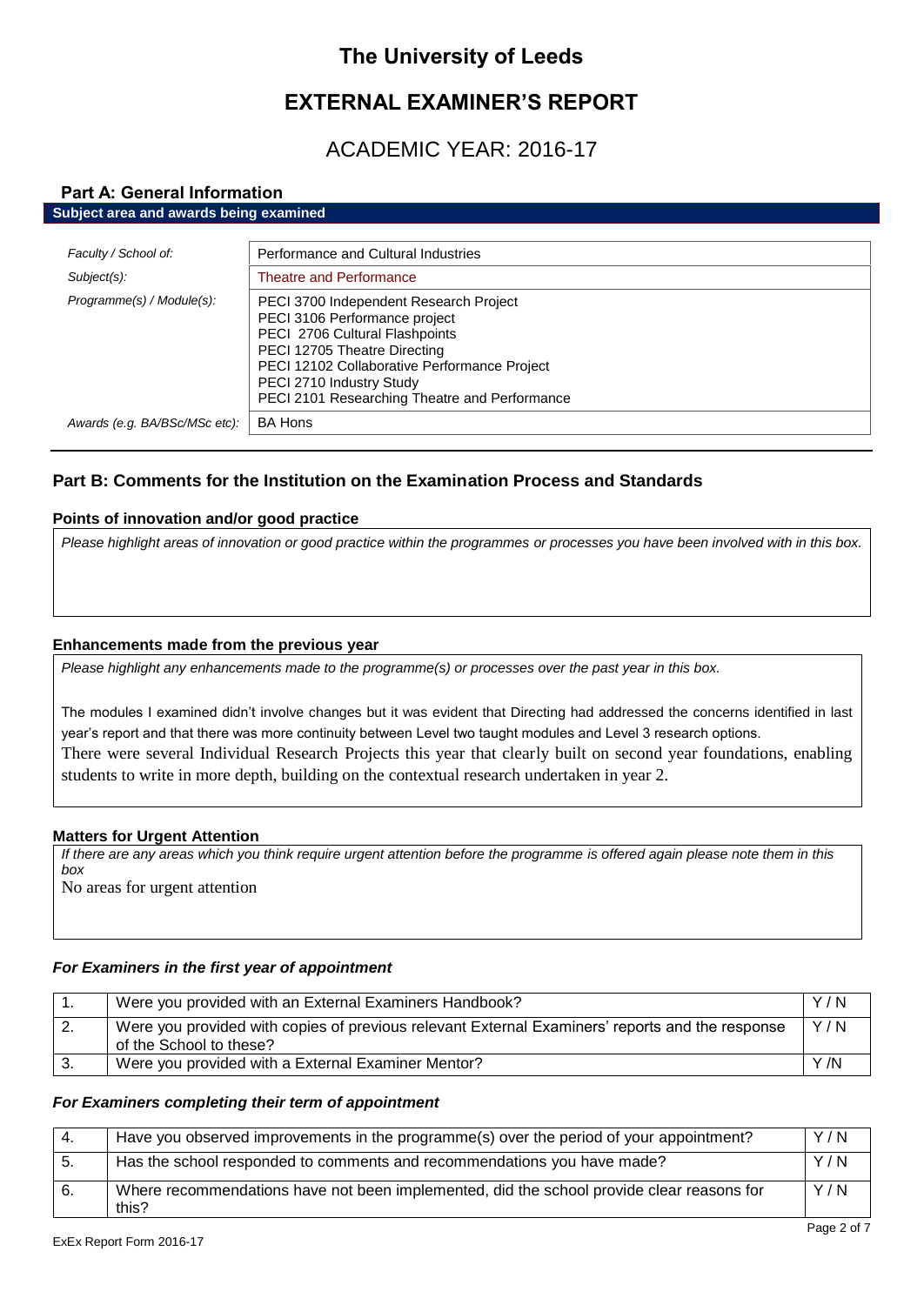*Please comment on your experience of the programme(s) over the period of your appointment, remarking in particular on changes from year to year and the progressive development and enhancement of the learning and teaching provision, on standards achieved, on marking and assessment and the procedures of the School*

# **Standards**

| $\overline{8}$ .                                                                                                                                                                                                                                                                                                                                                                                                                                                                                                                                                                                                                                                                                                                                                                                                                                                                                                                                                                                                                                                                                                                                                                                                                                                                                                                                                                                                                                                                                                                                                                                                                                                                                                                                                                                                                                                                                                                                                   | Is the overall programme structure coherent and appropriate for the level of study?                                                                                                                                                                                                                                                                                                                                         | Y              |
|--------------------------------------------------------------------------------------------------------------------------------------------------------------------------------------------------------------------------------------------------------------------------------------------------------------------------------------------------------------------------------------------------------------------------------------------------------------------------------------------------------------------------------------------------------------------------------------------------------------------------------------------------------------------------------------------------------------------------------------------------------------------------------------------------------------------------------------------------------------------------------------------------------------------------------------------------------------------------------------------------------------------------------------------------------------------------------------------------------------------------------------------------------------------------------------------------------------------------------------------------------------------------------------------------------------------------------------------------------------------------------------------------------------------------------------------------------------------------------------------------------------------------------------------------------------------------------------------------------------------------------------------------------------------------------------------------------------------------------------------------------------------------------------------------------------------------------------------------------------------------------------------------------------------------------------------------------------------|-----------------------------------------------------------------------------------------------------------------------------------------------------------------------------------------------------------------------------------------------------------------------------------------------------------------------------------------------------------------------------------------------------------------------------|----------------|
| 9.                                                                                                                                                                                                                                                                                                                                                                                                                                                                                                                                                                                                                                                                                                                                                                                                                                                                                                                                                                                                                                                                                                                                                                                                                                                                                                                                                                                                                                                                                                                                                                                                                                                                                                                                                                                                                                                                                                                                                                 | Does the programme structure allow the programme aims and intended learning outcomes to be<br>met?                                                                                                                                                                                                                                                                                                                          | Y              |
| 10.                                                                                                                                                                                                                                                                                                                                                                                                                                                                                                                                                                                                                                                                                                                                                                                                                                                                                                                                                                                                                                                                                                                                                                                                                                                                                                                                                                                                                                                                                                                                                                                                                                                                                                                                                                                                                                                                                                                                                                | Are the programme aims and intended learning outcomes commensurate with the level of award?                                                                                                                                                                                                                                                                                                                                 | Y              |
| 11.                                                                                                                                                                                                                                                                                                                                                                                                                                                                                                                                                                                                                                                                                                                                                                                                                                                                                                                                                                                                                                                                                                                                                                                                                                                                                                                                                                                                                                                                                                                                                                                                                                                                                                                                                                                                                                                                                                                                                                | Did the Aims and ILOs meet the expectations of the national subject benchmark (where relevant)?                                                                                                                                                                                                                                                                                                                             | $\overline{Y}$ |
| 12.                                                                                                                                                                                                                                                                                                                                                                                                                                                                                                                                                                                                                                                                                                                                                                                                                                                                                                                                                                                                                                                                                                                                                                                                                                                                                                                                                                                                                                                                                                                                                                                                                                                                                                                                                                                                                                                                                                                                                                | Is the programme(s) comparable with similar programmes at other institutions?                                                                                                                                                                                                                                                                                                                                               | $\overline{Y}$ |
| Please use this box to explain your overall impression of the programme structure, design, aims and intended<br>learning outcomes.<br>The Leeds Theatre and Performance programme is ambitious and distinctive, offering students breadth and<br>depth through a very well balanced curriculum that combines skills based core modules, research led<br>specialist options and an abundance of opportunities for working in educational, social, community and<br>professional contexts. The aims and learning outcomes have been recently reviewed in conjunction with the<br>ongoing curriculum development exercise. In the modules I examined at levels two and three, there is<br>evidence of students being engaged critically, creatively, conceptually and politically (as artists, cultural<br>activists/ historians and as cultural entrepreneurs). The Level Two modules offer a strong intellectual and<br>practical foundation and also require students to apply their skills in real world contexts through modules<br>such as the collaborative project and the Industry Study. This also develops transferable skills and often<br>results in maturity of expression and professional approaches towards creative practice that are unusual for<br>this formative stage of the degree. Students demonstrate agency and independence as learners, producing<br>work that is often politically engaged and original in modules such as Cultural Flashpoints. The Level 3 work<br>is impressive with the Independent Research Project producing several First Class dissertations, while the<br>Public Performance Project achieved consistently excellent results. It was pleasing to see students<br>developing work from Level Two to Level Three this year and to see this encouraged in feedback on Level<br>Two work. At its best, the academic and practical work achieves standards beyond those expected of<br>Honours Level UG programmes. |                                                                                                                                                                                                                                                                                                                                                                                                                             |                |
| 13.                                                                                                                                                                                                                                                                                                                                                                                                                                                                                                                                                                                                                                                                                                                                                                                                                                                                                                                                                                                                                                                                                                                                                                                                                                                                                                                                                                                                                                                                                                                                                                                                                                                                                                                                                                                                                                                                                                                                                                | Is the influence of research on the curriculum and learning and teaching clear?<br>This is very clearly a research led programme with specialist options reflecting staff research interests and<br>students engaging with current research materials. There are considerable strengths in contemporary<br>performance, scenography, applied theatre, popular culture, gender and sexuality in performance and<br>activism. | Υ              |
|                                                                                                                                                                                                                                                                                                                                                                                                                                                                                                                                                                                                                                                                                                                                                                                                                                                                                                                                                                                                                                                                                                                                                                                                                                                                                                                                                                                                                                                                                                                                                                                                                                                                                                                                                                                                                                                                                                                                                                    | Please explain how this is/could be achieved (examples might include: curriculum design informed by current research<br>in the subject; practice informed by research; students undertaking research)                                                                                                                                                                                                                       |                |
| This is achieved through curriculum design informed by research and by students undertaking research projects that<br>are consistent with staff specialisms.                                                                                                                                                                                                                                                                                                                                                                                                                                                                                                                                                                                                                                                                                                                                                                                                                                                                                                                                                                                                                                                                                                                                                                                                                                                                                                                                                                                                                                                                                                                                                                                                                                                                                                                                                                                                       |                                                                                                                                                                                                                                                                                                                                                                                                                             |                |
| 14.                                                                                                                                                                                                                                                                                                                                                                                                                                                                                                                                                                                                                                                                                                                                                                                                                                                                                                                                                                                                                                                                                                                                                                                                                                                                                                                                                                                                                                                                                                                                                                                                                                                                                                                                                                                                                                                                                                                                                                | Does the programme form part of an Integrated PhD?                                                                                                                                                                                                                                                                                                                                                                          | N              |
| Please comment on the appropriateness of the programme as training for a PhD:<br>n/a                                                                                                                                                                                                                                                                                                                                                                                                                                                                                                                                                                                                                                                                                                                                                                                                                                                                                                                                                                                                                                                                                                                                                                                                                                                                                                                                                                                                                                                                                                                                                                                                                                                                                                                                                                                                                                                                               |                                                                                                                                                                                                                                                                                                                                                                                                                             |                |
| 15.                                                                                                                                                                                                                                                                                                                                                                                                                                                                                                                                                                                                                                                                                                                                                                                                                                                                                                                                                                                                                                                                                                                                                                                                                                                                                                                                                                                                                                                                                                                                                                                                                                                                                                                                                                                                                                                                                                                                                                | Does the programme include clinical practice components?                                                                                                                                                                                                                                                                                                                                                                    | N              |
|                                                                                                                                                                                                                                                                                                                                                                                                                                                                                                                                                                                                                                                                                                                                                                                                                                                                                                                                                                                                                                                                                                                                                                                                                                                                                                                                                                                                                                                                                                                                                                                                                                                                                                                                                                                                                                                                                                                                                                    | Please comment on the learning and assessment of practice components of the curriculum here:                                                                                                                                                                                                                                                                                                                                |                |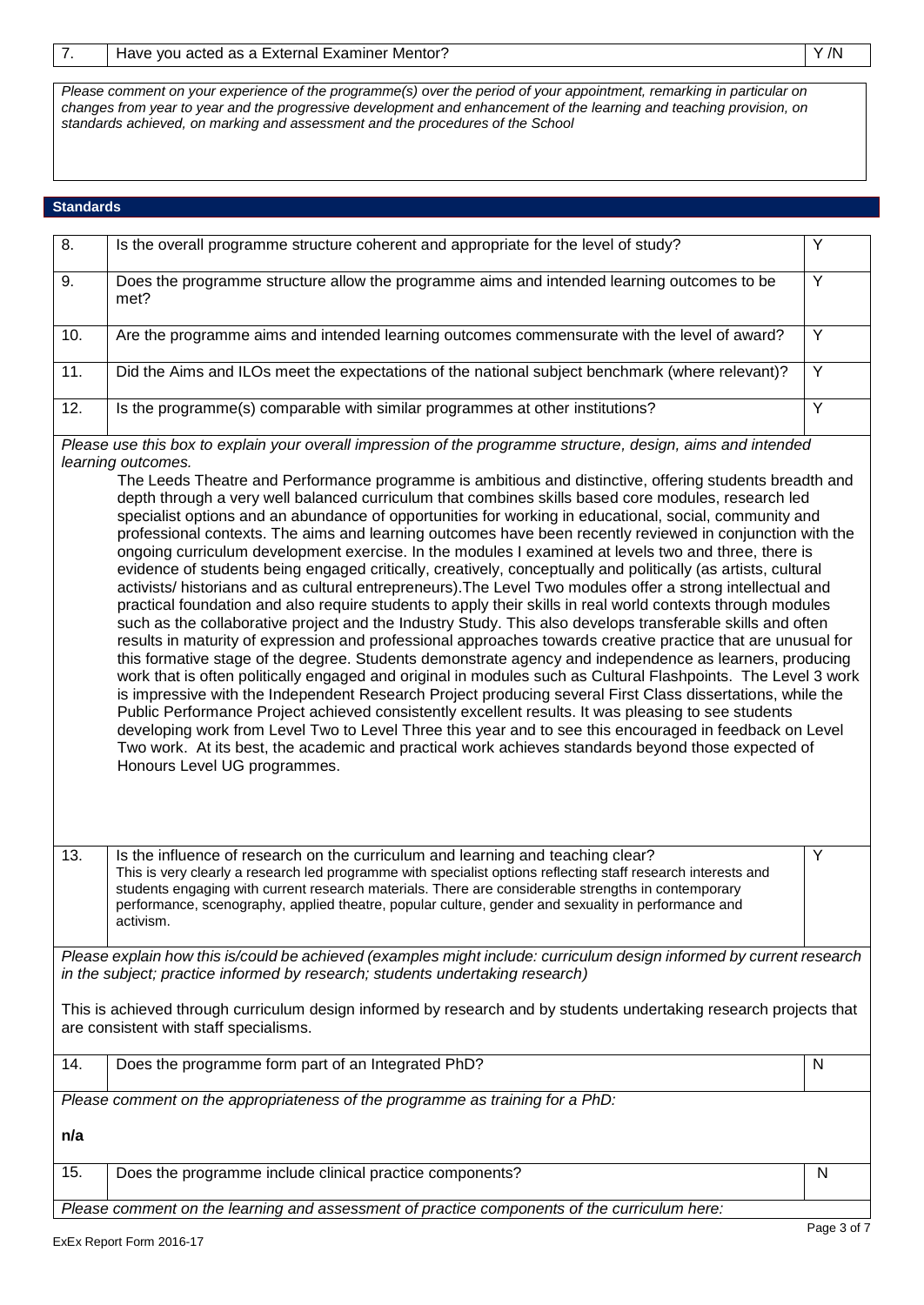16. Is the programme accredited by a Professional or Statutory Regulatory Body (PSRB)?

*Please comment on the value of, and the programme's ability to meet, PSRB requirements here:*

17. Does the programme design clearly align intended learning outcomes with assessment? Y

**n/a**

## **Assessment and Feedback**

*Please comment on the assessment methods and the appropriateness of these to the ILOs, in particular: the design and structure of the assessment methods, and the arrangements for the marking of modules and the classification of awards; the quality of teaching, learning and assessment methods that may be indicated by student performance.*

The assessments are generally well designed, testing the learning outcomes effectively. Students integrate theory and practice, communicating to a range of audiences using different modes of delivery, including presentations, performances, essays and report writing. Although I am impressed by the quality of written work achieved by the majority of students, the practical modes of assessment produce higher marks than other methods. This was particularly noticeable when comparing marks between the group presentations and essay marks for the Level Two Researching Theatre and Performance module and also comparing student achievement on the Individual Research Project and Public Performance modules at Level Three. Although student group marks are differentiated, there maybe ways in which the assessment tasks could be developed or varied to ensure that students are not carried through group work, particularly at level 3 where the practical element carries a 60% weighting. A viva voce examination, for example might take the form of an after show discussion in which students can demonstrate their conceptual understanding of the work and contribution to process. I also noted that students who produced weaker written work, particularly in the IRP were working with flawed questions. The team have structures in place for supporting students in developing questions, but a mechanism for approving the question might at least ensure that students have a sound basis from which to develop their study. The quality of teaching is consistently excellent and this is evident in student performance. The work produced on Directing this year had improved in content and quality, based on the sample I saw with more attention to production histories and contexts. This was a new module last year.

| 18. | Is the design and structure of the assessment methods appropriate to the level of award?                                           |  |
|-----|------------------------------------------------------------------------------------------------------------------------------------|--|
| 19. | Were students given adequate opportunity to demonstrate their achievement of the programme<br>aims and intended learning outcomes? |  |
|     | $\mathbf{B}$ and $\mathbf{B}$ and $\mathbf{B}$ are the set of $\mathbf{B}$<br>.                                                    |  |

*Please comment on the academic standards demonstrated by the students and, where possible, their performance in relation to students on comparable courses; the strengths and weaknesses of the students as a cohort:*

The academic standards are high, comparing favourably to students on comparable courses. However, it was evident at the Exam Board that the Level 2 cohort included a significant number of students with problematic profiles. Some of these had withdrawn or transferred, while others had failed modules due to non submission of work or plagiarism. Poor attendance was a prevalent concern for struggling students with several cases where the student had ceased to correspond and was presumed withdrawn. Lack of engagement with teaching was mentioned when retakes were discussed. The staff had discussed their concerns with student representatives and were consulting with the cohort on strategies to address attendance issues. However, it was also evident that a change to attendance monitoring had caused problems for this cohort so that some students were not picked up until semester 2. As a practice based subject area Theatre and Performance depends upon very high levels of attendance and engagement so it is imperative that this is addressed for the future so that staff can implement early intervention to identify and support students who are struggling to engage. .I was also struck by the numbers of plagiarism cases which may also be symptomatic of students who need more support, particularly in modules requiring high levels of independence. There are some minor inconsistencies in marking with some tutors identifying grammatical and typographical errors and others not correcting this.

*Please use this box to provide any additional comments you would like to make in relation to assessment and feedback:*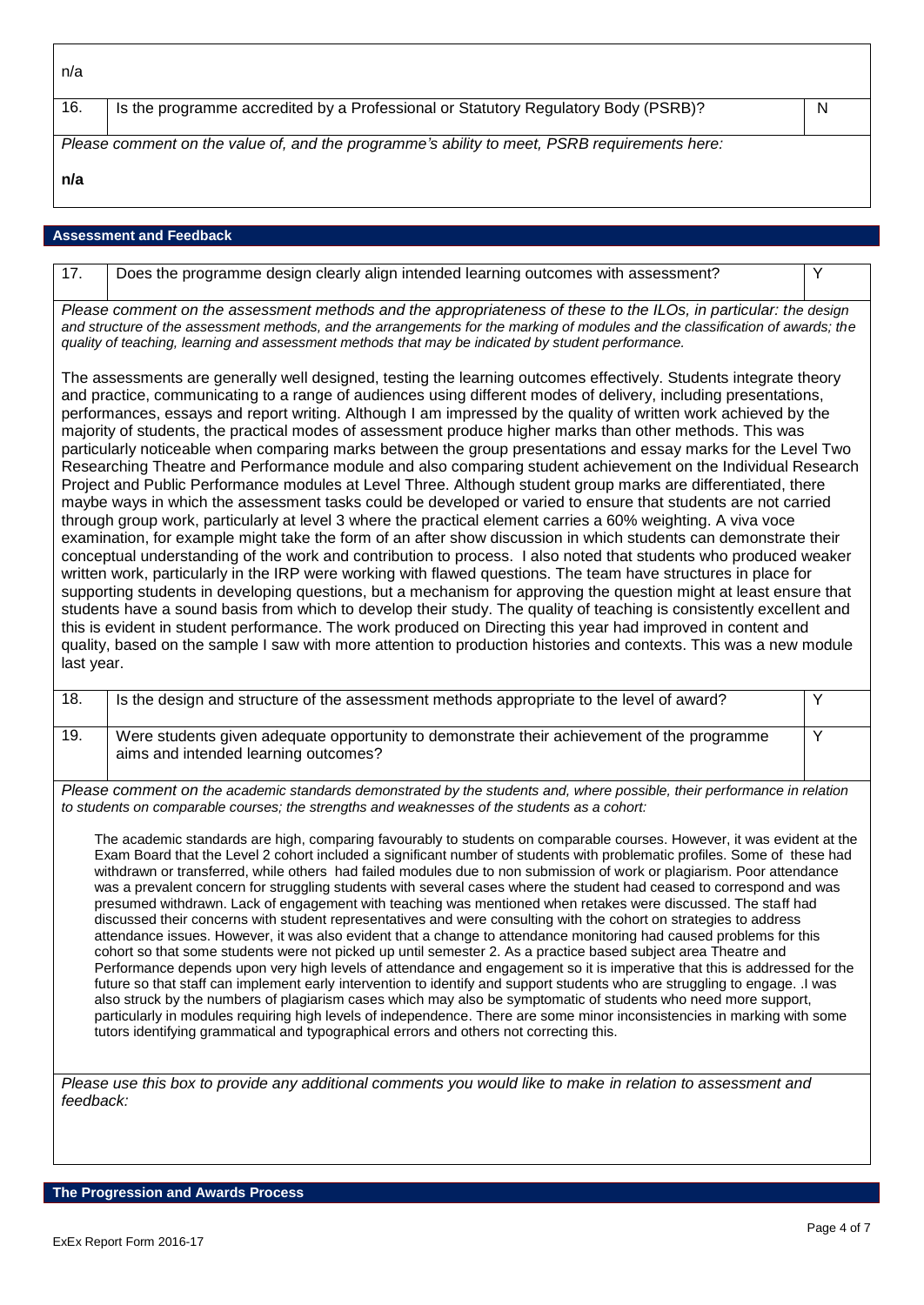| 20.               | Were you provided with guidance relating to the External Examiners role, powers and<br>responsibilities in the examination process?                                                                                                                              | Ÿ              |
|-------------------|------------------------------------------------------------------------------------------------------------------------------------------------------------------------------------------------------------------------------------------------------------------|----------------|
| $\overline{21}$ . | Was the progression and award guidance provided sufficient for you to act effectively as an<br><b>External Examiner?</b>                                                                                                                                         | $\overline{Y}$ |
| 22.               | Did you receive appropriate programme documentation for your area(s) of responsibility?                                                                                                                                                                          | Y              |
| 23.               | Did you receive appropriate module documentation for your area(s) of responsibility?                                                                                                                                                                             | Y              |
| 24.               | Did you receive full details of marking criteria applicable to your area(s) of responsibility?                                                                                                                                                                   | Y              |
| $\overline{25}$ . | Were you provided with all draft examination papers/assessments?                                                                                                                                                                                                 | $\overline{Y}$ |
| 26.               | Was the nature and level of the assessment questions appropriate?                                                                                                                                                                                                | Y              |
| 27.               | Were suitable arrangements made to consider your comments on assessment questions?                                                                                                                                                                               | Y              |
| $\overline{28}$ . | Was sufficient assessed work made available to enable you to have confidence in your evaluation<br>of the standard of student work?                                                                                                                              | Y              |
| $\overline{29}$ . | Were the examination scripts clearly marked/annotated?                                                                                                                                                                                                           | $\overline{Y}$ |
| 30.               | Was the choice of subjects for final year projects and/or dissertations appropriate?                                                                                                                                                                             | Y              |
| 31.               | Was the method and standard of assessment appropriate for the final year projects and/or<br>dissertations?                                                                                                                                                       | Y              |
| 32.               | Were the administrative arrangements satisfactory for the whole process, including the operation of<br>the Progression and Awards Board?                                                                                                                         | Y              |
| 33.               | Were you able to attend the Progression and Awards Board meeting?                                                                                                                                                                                                | $\overline{Y}$ |
| 34.               | Were you satisfied with the recommendations of the Progression and Awards Board?                                                                                                                                                                                 | Y              |
| $\overline{35}$ . | Were you satisfied with the way decisions from the School Special Circumstances meeting were<br>communicated to the Progression and Awards Board?                                                                                                                | Y              |
|                   | Please use this box to provide any additional comments you would like to make on the questions above:                                                                                                                                                            |                |
| good time.        | On the whole, the documentation provided to external examiners is excellent. However. It is extremely important for External<br>Examiners to have access to practice either through invitations to performances or through documentation that is sent through in |                |

# **Other comments**

# **Please use this box if you wish to make any further comments not covered elsewhere on the form**

There are some variables in the material provided to examiners in terms of module handbooks, assessment details and criteria, run of marks etc. It would be helpful to have a standard template for examiner packs, perhaps sharing god practice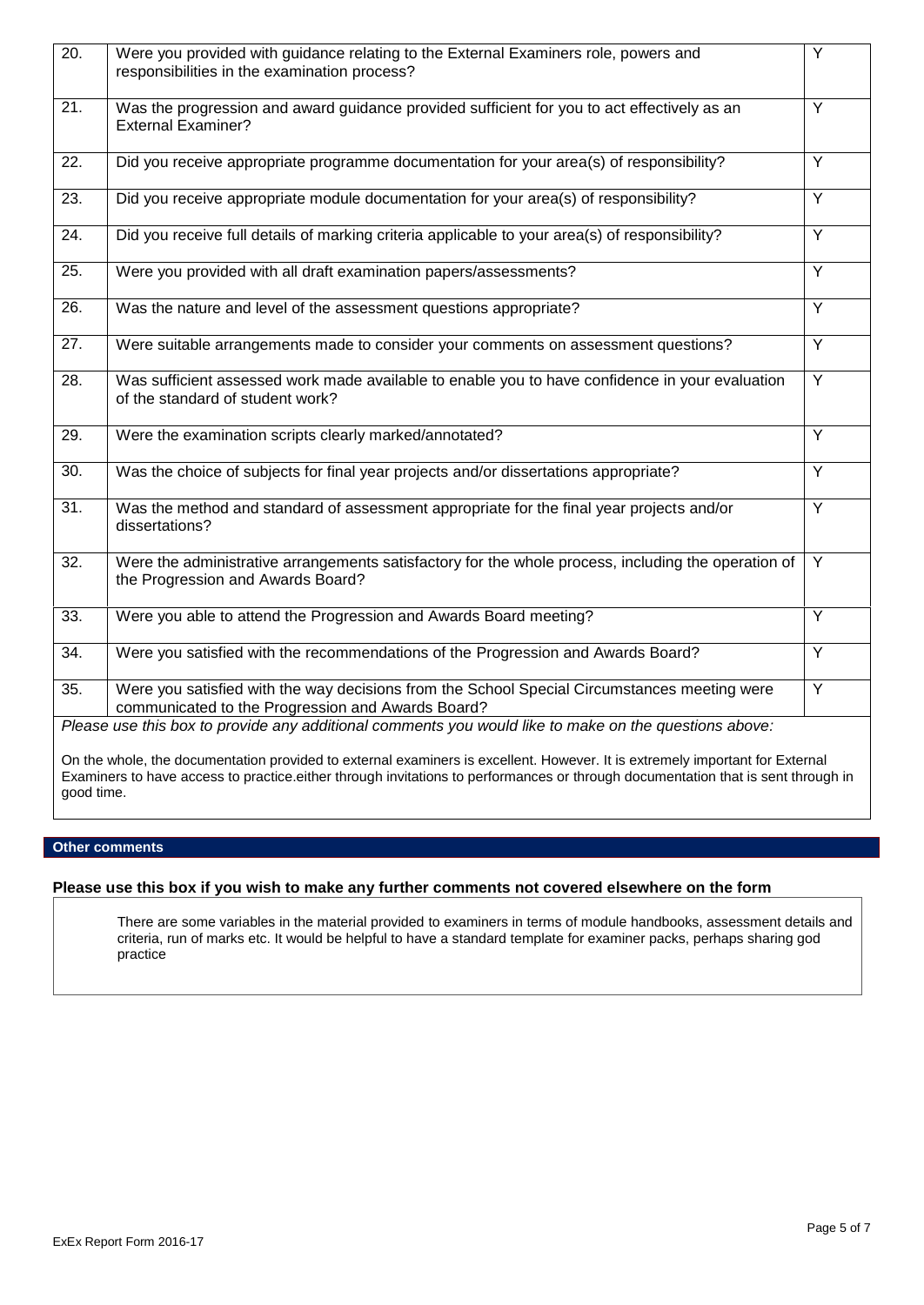| Name of School and Head of School (or nominee) |                |  |
|------------------------------------------------|----------------|--|
|                                                |                |  |
| Title and Name of Responder:                   |                |  |
| Position*:                                     | Head of School |  |
| Faculty / School of:                           |                |  |
| Address for communication:                     |                |  |
|                                                |                |  |
| Email:                                         |                |  |
| Telephone:                                     |                |  |

*\*If the individual responding to the report is not the Head of School please state their position within the School.*

### **Completing the School response**

The completed School response (including the full original report) should be attached to an e-mail and sent to the Pro-Dean for Student Education in the relevant Faculty. Following approval by the Pro-Dean for Student Education, the School must send the response (including the full original report) directly to the External Examiner. A copy must also be emailed to the Quality Assurance Team at gat@leeds.ac.uk. External Examiners should receive a formal response no later than six weeks after receipt of the original report.

### *Response to Points of innovation and/or good practice*

#### *Response to Enhancements made from the previous year*

**For Level 1 or 2 modules**: We welcome the recognition that comments about 1708 Theatre Directing in the previous report wer taken on board by the new programme team and the concerns had been addressed. This module continues to be actively devloped in terms of both content and delivery as a core component of the Level 2 experience.

#### *Response to Matters for Urgent Attention*

*If any areas have been identified for urgent attention before the programme is offered again please provide a specific response to them here:*

*Response to questions 1-7 (and related comments) Schools may provide a general response; however, where Examiners raise specific points these must be addressed individually:*

### **Standards**

*Response to questions 8 to 16 (and related comments)*

*Schools may provide a general response; however, where Examiners raise specific points these must be addressed individually:*

**For Level 1 or 2 modules:** We are reassured by the observation that the Level Two modules on the new BA T&P programme are regarded as being consistent with the ambition and distinctivness of the PCI offering, and particularly that the "strong intellectual and practical foundation" of these modules foster independence of learning and professionalism in "real world contexts" as the basis for continuing work at Level Three and beyond. We very much hope that we will be able to preserve the continuity of this creative and intellectual development through the new Level Three modules to be offered next year – including Contemporary Theatre Makers and Performance Design & Space – and look forward the the External Examiner being able to sample the outcomes of these modules for the first time in the 2017/18 session.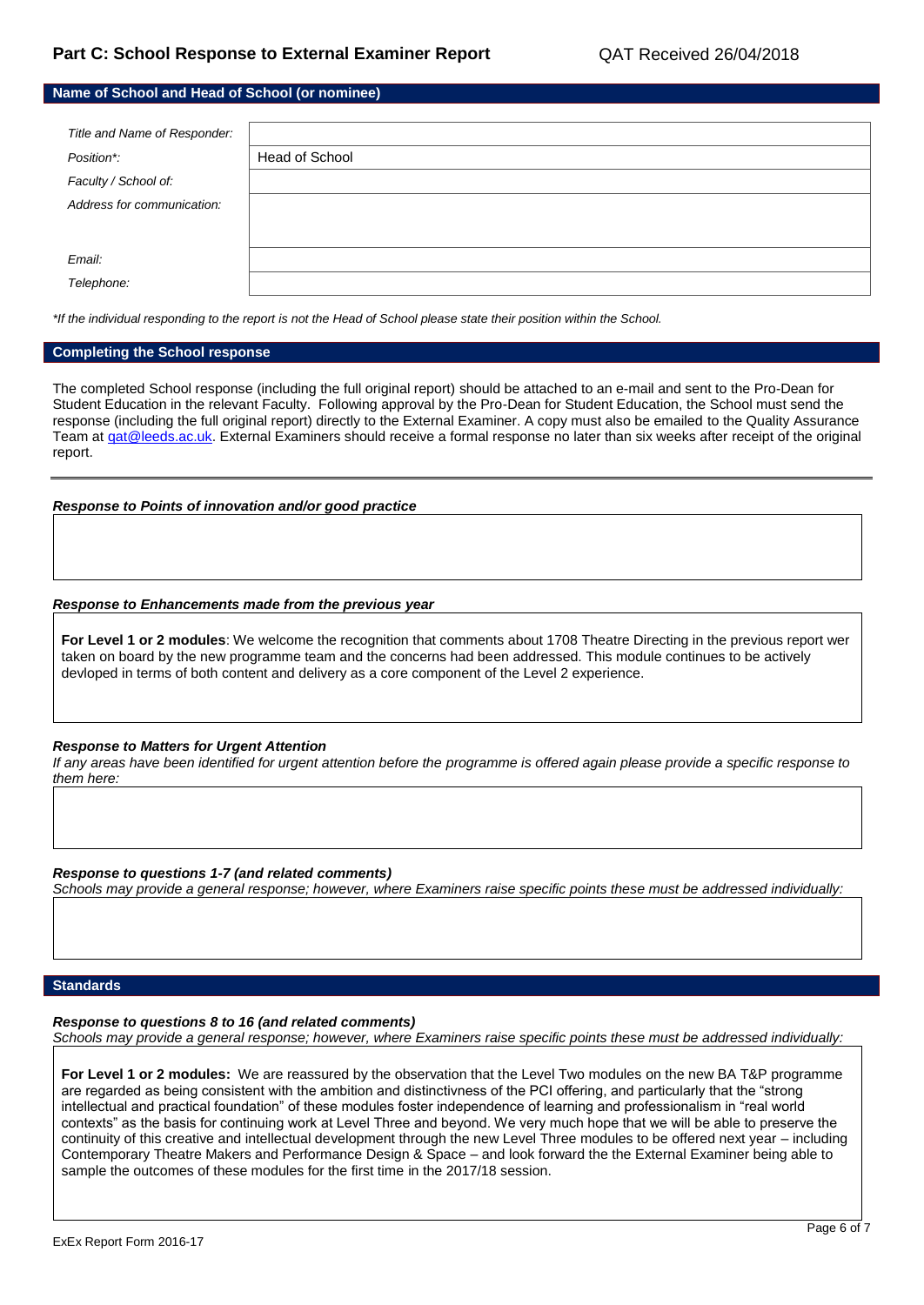### **Assessment and Feedback**

### *Response to questions 17 to 19 (and related comments)*

*Schools may provide a general response; however, where Examiners raise specific points these must be addressed individually:*

**For Level 1 or 2 modules:** The general comment about the different levels of achievement between written and practical assessments, mentioning the Level Two module Researching Theatre & Performance, will need to be pursued in our next round of discussions about modes of assessment across the whole programme, and we will no doubt wish to continue this discussion with the External Examiner once has been able to sample the new Level Three practical modules in th has been able to sample the new Level Three practical modules in the 2017/18 session within the revised BA T&P programme. The somewhat weaker profile of results for Level Two students, and the difficulties with attendance and engagement with a minority of the cohort are acknowledge, and steps are being taken for improving the situation in the 2017/18 session, including the development of a new Attendance Monitoring Policy in collaboration with the Student Representatives. Processes for improving consistency of tutor feedback on written work especially are under review by the PCI Assessment Lead for the 2017/18 session.

### **The Progression and Awards Process**

*Response to questions 20-35 (and related comments) Schools may provide a general response; however, where Examiners raise specific points these must be addressed individually:*

### **Other comments**

*Response to items included in the 'Other Comments' section of the report*

**For Level 1 or 2 modules:** In response to the request for further materials to be presented to the External Examiner in advance, we will be working with the PCI Assessment Lead to provide better quality materials at an earlier stage.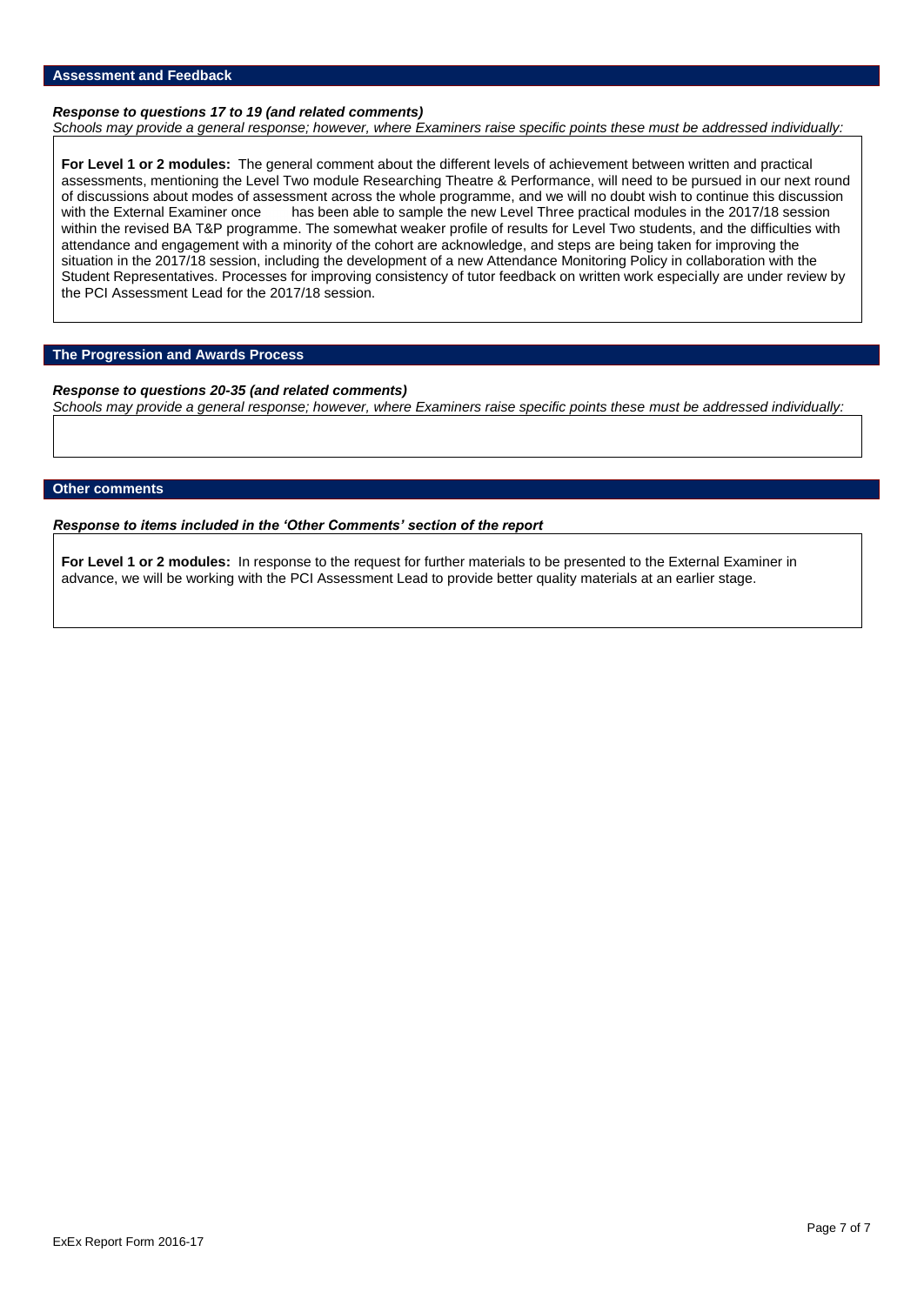# **The University of Leeds**

# **EXTERNAL EXAMINER'S REPORT**

ACADEMIC YEAR: 2016-17

QAT Received 21/06/2017

# **Part A: General Information Subject area and awards being examined** *Faculty / School of:* School of Performance and Cultural Industries *Subject(s): Theatre and Performance Programme(s) / Module(s):* PECI 2701, 2704, 2707, 2708, 2709, 3107, 3501, 3701, 9001. Awards (e.g. BA/BSc/MSc etc): | BA

# **Part B: Comments for the Institution on the Examination Process and Standards**

# **Points of innovation and/or good practice**

*Please highlight areas of innovation or good practice within the programmes or processes you have been involved with in this box.* I was given several new modules to EE this year. These industry facing modules, whilst having a practical element, are clearly tied into the usual high academic expectations of the course. This makes for challenging study as students are directed to a range of new reading resources in arts management and production and styles of research. However, those who take these courses and others similar, if they work hard, are well prepared for future work.

This attention to bridging between the degree and employability is evident elsewhere on the programme, as I've noted in previous years, with course strengths in community engagement and working in quite challenging situations through applied practice. I have been impressed over the years, and reinforced this year, with the attention placed on ethical practice both in working on applied or business projects and within research projects. This is evidenced in the use of contracts with students devising substantial independent study or group work projects and within the Enterprise Project module.

Another strength of the course is the clear link between staff research and teaching. A spate of books, articles and practical involvement in theatre companies/design initiatives were evident throughout the reviewing process of the modules. This current engagement in research feeds directly and obviously into the kinds of very appreciative comments that came in the course evaluations for PECI2701 Creative Practice and Performance Contexts.

It was notable that course module guides included a section detailing changes on that module for the incoming year group. This was an example of excellent practice whereby the staff responses to feedback (student evaluations, peer observation or EE comments) were made clearly visible to the new student group thus completing the feedback loop satisfactorily.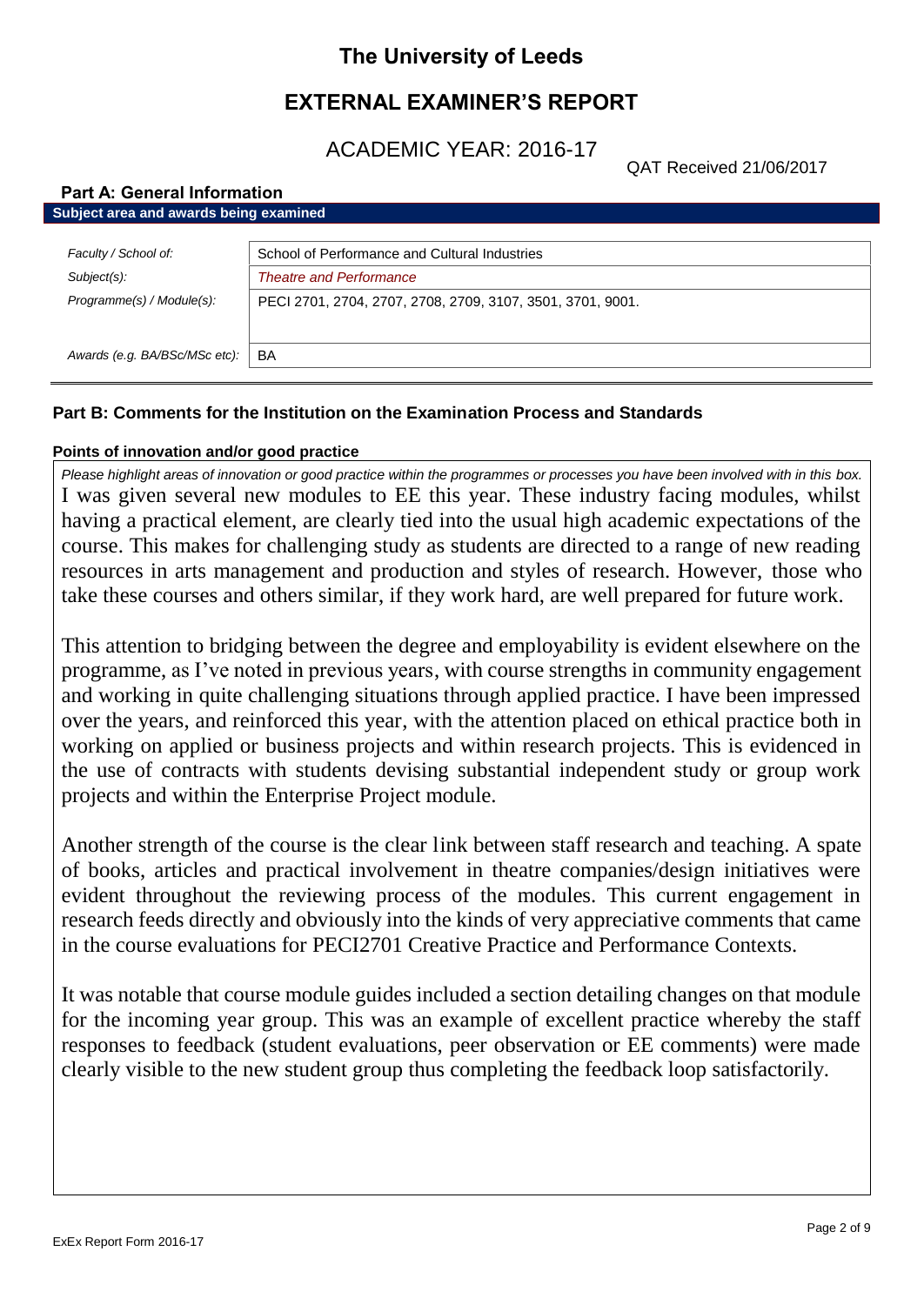# **Enhancements made from the previous year**

*Please highlight any enhancements made to the programme(s) or processes over the past year in this box.* This year I saw no examples of inconsistency between the assessment marks for students and the feedback. These all tied in very clearly. In addition it was good to see the degree of support offered to students in detailed notes online and on the electronic submission of the essay. In one instance where one tutor had not been quite so thorough, the convenor picked this up, commented back to the less experienced tutor and added remarks for the student.

There were more examples this year of email exchanges between 1<sup>st</sup> and 2<sup>nd</sup> Markers to show how they resolved differences in marks. It would be preferable if this could be undertaken by all staff on a simple form or the email exchange. This helps the EE understand how larger mark differences were resolved and offers a paper trail should a student complaint arise.

# **Matters for Urgent Attention**

*If there are any areas which you think require urgent attention before the programme is offered again please note them in this box*

The programme is undergoing substantial changes of structure and content and inevitably this leads to some minor issues as it embeds. These are addressed below.

Some changes are needed in the way that the EE is used on this programme as there is an impossible workload at the moment. Methods for resolving this were introduced over the last two years but these were for the former structure. With the new model of the programme fully in place for next year, a rationale can be developed across 2<sup>nd</sup> and 3<sup>rd</sup> year modules for EE engagement. This should include invitations to attend practical performance assessments planned well ahead (see below for details).

# *For Examiners in the first year of appointment*

|          | Were you provided with an External Examiners Handbook?                                                                     | Y /N |
|----------|----------------------------------------------------------------------------------------------------------------------------|------|
| <u>.</u> | Were you provided with copies of previous relevant External Examiners' reports and the response<br>of the School to these? | Y/N  |
|          | Were you provided with a External Examiner Mentor?                                                                         | Y/N  |

# *For Examiners completing their term of appointment*

| -4. | Have you observed improvements in the programme(s) over the period of your appointment?            |  |
|-----|----------------------------------------------------------------------------------------------------|--|
| -5. | Has the school responded to comments and recommendations you have made?                            |  |
| 6.  | Where recommendations have not been implemented, did the school provide clear reasons for<br>this? |  |
|     | Have you acted as a External Examiner Mentor?                                                      |  |

*Please comment on your experience of the programme(s) over the period of your appointment, remarking in particular on changes from year to year and the progressive development and enhancement of the learning and teaching provision, on standards achieved, on marking and assessment and the procedures of the School*

This is tricky as I was EE for the older programme model and am only seeing the new structure and courses this year. Overall however, I can say with confidence that this is a thriving department that sets and meets high standards of course delivery and assessment for this BA. One of its distinct characteristics is its well-established links to industry and local community. The students comment on the value of this within their development and the significance for employability is obvious.

Over the four years I have seen improvement in assessment procedures with greater clarity in the material recorded for the  $EE$  showing  $1<sup>st</sup>$  and  $2<sup>nd</sup>$  marking, greater consistency in feedback comments tying exactly to the mark awarded and more evidence of discussion between examiners to resolve mark differences. The detailed, specific and helpful feedback given to students has been evident over all the years I have been EE.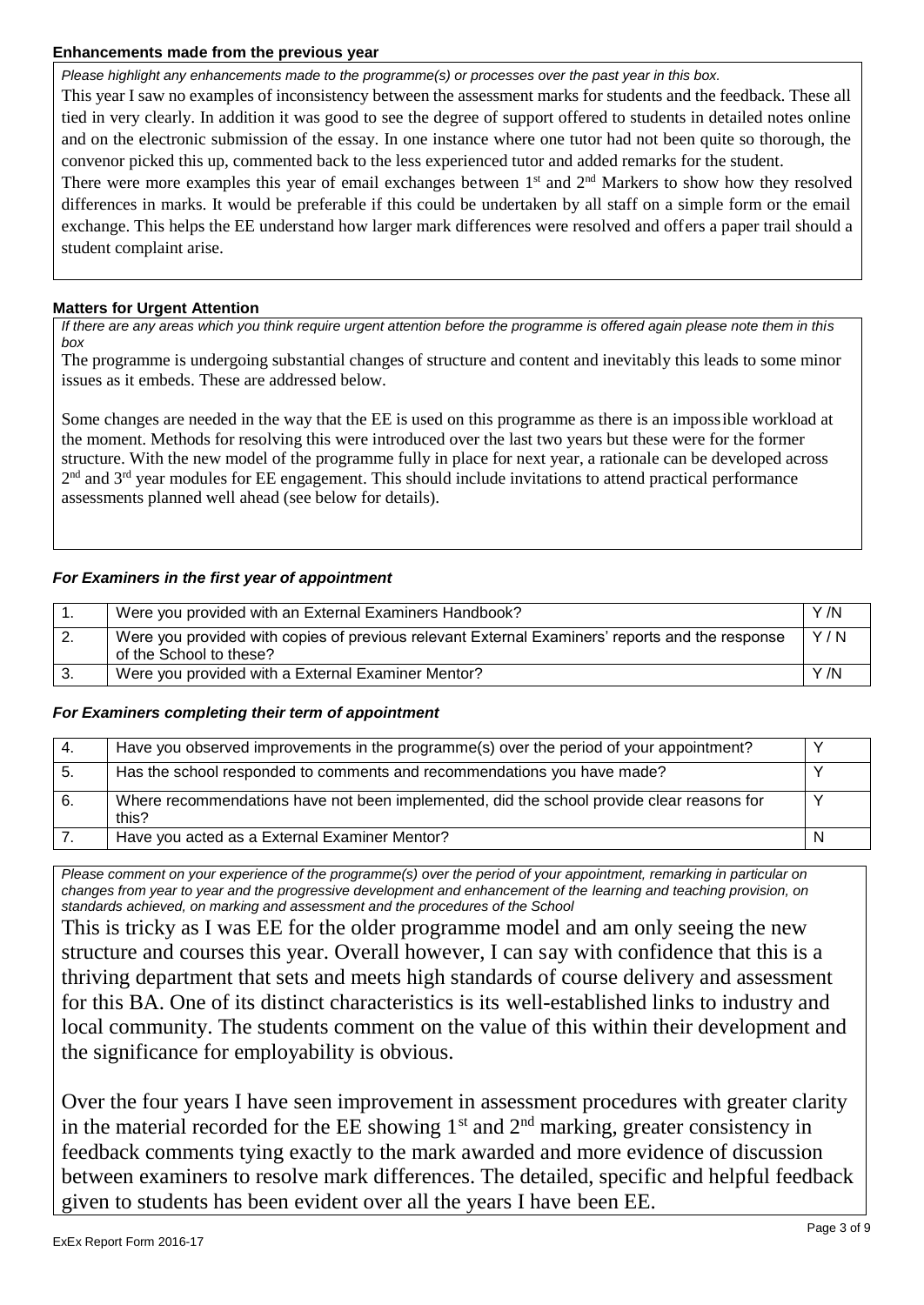One of the many positive aspects of the department that consistently contributes to assuring standards of teaching and assessment is the way that staff use the EE comments, prior to the board, to stimulate discussion on challenging issues that can be specific to the department or apply to the sector as a whole. This allows for debate that recognises the changing environment within which HE exists and how best to manage expectations with the realities we all encounter. Examples of such debates include how to develop best practice in relation to the rise in ECs and very challenging student personal experiences; how to counter the business model of education and how to manage group work assessment with individual moderation.

With the new curriculum on stream, there will inevitably be adjustments made to course content and delivery to embed the new programme. As always in this department suggestions for change and development were met with interest and engagement not defensiveness and again this year productive discussions took place on issues such as band marking, borderlines, feedback practices etc. One issue that might be taken forward is attention on how the curriculum in all courses offer theoretical readings and practical examples that support the departments drive to be inclusive.

## **Standards**

| 8.  | Is the overall programme structure coherent and appropriate for the level of study?                |   |
|-----|----------------------------------------------------------------------------------------------------|---|
| 9.  | Does the programme structure allow the programme aims and intended learning outcomes to be<br>met? |   |
| 10. | Are the programme aims and intended learning outcomes commensurate with the level of award?        |   |
| 11. | Did the Aims and ILOs meet the expectations of the national subject benchmark (where relevant)?    | ν |
| 12. | Is the programme(s) comparable with similar programmes at other institutions?                      |   |

*Please use this box to explain your overall impression of the programme structure, design, aims and intended learning outcomes.*

This year spanned the final modules of the older programme and the new structure and content of the incoming programme. Next year will see the full implementation of the new programme and it is hard to comment therefore on overall structure. However, from the new modules I saw for 2<sup>nd</sup> Years all the materials were clearly presented and I found the course handbooks exceptionally helpful and detailed.

 I noted that in PECI 2704 from the course outline I had been given, the choice of subject matter in the schedule sounded time specific and Euro/North American focused. How well are more widely international innovators and female pioneers represented within this structure? After some discussion it was suggested that the course required some modification to better represent the kinds of debates and issues that are taking place on this course but not so evident in the module documentation.

 As I've stated in previous years, the aims and outcomes for each module are clearly stated and subsequently referred to within the criteria for assessment and again in the marking feedback.

 The programme is structured to support student choice as they build from foundational courses in the first year to tailoring their degree in line with specific interests. This includes a significant range of choices across other departments in the discovery module and quite different pathways should students wish to focus more fully on links to industry or design.

13. Is the influence of research on the curriculum and learning and teaching clear?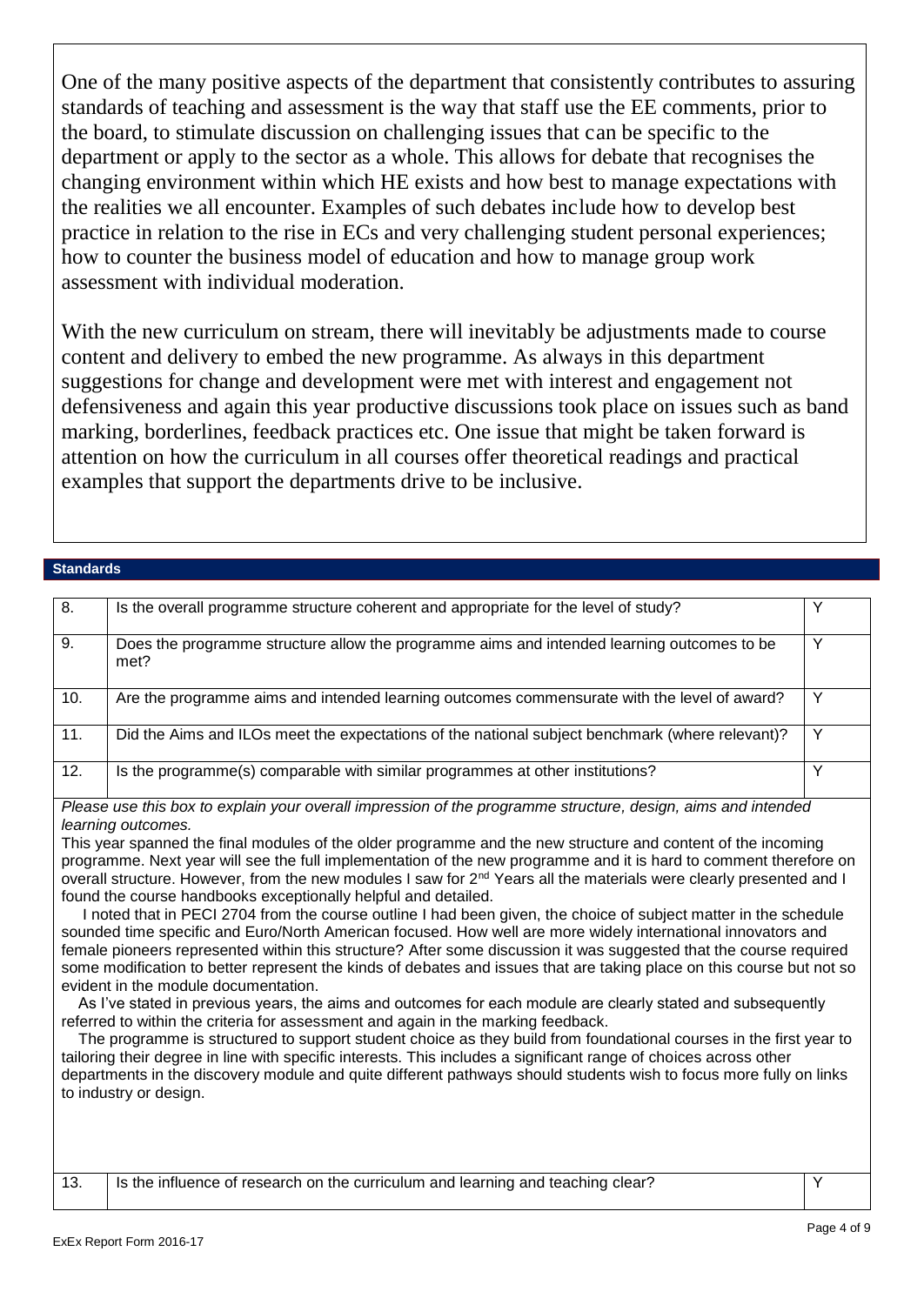| Please explain how this is/could be achieved (examples might include: curriculum design informed by current research<br>in the subject; practice informed by research; students undertaking research)          |                                                                                              |     |
|----------------------------------------------------------------------------------------------------------------------------------------------------------------------------------------------------------------|----------------------------------------------------------------------------------------------|-----|
| Yes very much so and see comments above under B Good Practice. This is a major strength of the department that<br>it is so research active and able to draw on this within the design and delivery of courses. |                                                                                              |     |
| 14.                                                                                                                                                                                                            | Does the programme form part of an Integrated PhD?                                           | N   |
|                                                                                                                                                                                                                | Please comment on the appropriateness of the programme as training for a PhD:                |     |
| 15.                                                                                                                                                                                                            | Does the programme include clinical practice components?                                     | N   |
| Please comment on the learning and assessment of practice components of the curriculum here:                                                                                                                   |                                                                                              |     |
| 16.                                                                                                                                                                                                            | Is the programme accredited by a Professional or Statutory Regulatory Body (PSRB)?           | Y/N |
|                                                                                                                                                                                                                | Please comment on the value of, and the programme's ability to meet, PSRB requirements here: |     |

# **Assessment and Feedback**

| 17.                                                                                                                                                                                                                                                                                                                                                                                                                                                                                                                                                                                                                                                                                                                                                                                                                                                                                                                                                                                                                                                                                                                                                     | Does the programme design clearly align intended learning outcomes with assessment?                                                | Y              |  |  |
|---------------------------------------------------------------------------------------------------------------------------------------------------------------------------------------------------------------------------------------------------------------------------------------------------------------------------------------------------------------------------------------------------------------------------------------------------------------------------------------------------------------------------------------------------------------------------------------------------------------------------------------------------------------------------------------------------------------------------------------------------------------------------------------------------------------------------------------------------------------------------------------------------------------------------------------------------------------------------------------------------------------------------------------------------------------------------------------------------------------------------------------------------------|------------------------------------------------------------------------------------------------------------------------------------|----------------|--|--|
| Please comment on the assessment methods and the appropriateness of these to the ILOs, in particular: the design<br>and structure of the assessment methods, and the arrangements for the marking of modules and the classification of awards; the<br>quality of teaching, learning and assessment methods that may be indicated by student performance.<br>This has always been a strength of the design of this programme and good practice in this area continues as noted<br>above.<br>There are a wide range of assessment methods appropriate to this type of course that include substantial<br>practice as research elements. I've noted this in previous years. This year, having been given new modules on<br>industry, I was impressed at the way the theoretical and academic aspects of these modules were balanced with the                                                                                                                                                                                                                                                                                                               |                                                                                                                                    |                |  |  |
| hands on practical work of running a substantial project plan.                                                                                                                                                                                                                                                                                                                                                                                                                                                                                                                                                                                                                                                                                                                                                                                                                                                                                                                                                                                                                                                                                          |                                                                                                                                    |                |  |  |
|                                                                                                                                                                                                                                                                                                                                                                                                                                                                                                                                                                                                                                                                                                                                                                                                                                                                                                                                                                                                                                                                                                                                                         |                                                                                                                                    |                |  |  |
| 18.                                                                                                                                                                                                                                                                                                                                                                                                                                                                                                                                                                                                                                                                                                                                                                                                                                                                                                                                                                                                                                                                                                                                                     | Is the design and structure of the assessment methods appropriate to the level of award?                                           | Y              |  |  |
| 19.                                                                                                                                                                                                                                                                                                                                                                                                                                                                                                                                                                                                                                                                                                                                                                                                                                                                                                                                                                                                                                                                                                                                                     | Were students given adequate opportunity to demonstrate their achievement of the programme<br>aims and intended learning outcomes? | $\overline{Y}$ |  |  |
| Please comment on the academic standards demonstrated by the students and, where possible, their performance in relation<br>to students on comparable courses; the strengths and weaknesses of the students as a cohort:<br>As in previous years overall the standards of academic achievement were high. It was notable however that in the 2 <sup>nd</sup> Year cohort<br>there were some examples of blocks of lower achievement and some very high marks. This was discussed prior to the board and<br>it was clear that this was quite an unusual cohort of students. The overall progression was not problematic and issues of<br>attendance/engagement are being actively addressed within the department to try to deal with the unevenness (as compared to<br>previous years) of achievement.<br>The Enterprise Project (PEC1 3107) produced some excellent results with one outstanding project that was analysed and<br>documented in a most impressive way. Some students on this module found it hard to maintain academic rigour alongside the<br>practical research they needed to undertake but careful feedback supported development. |                                                                                                                                    |                |  |  |
| I was asked to look at two groups' work project for PECI Processes of Performance 5 where there had been a student complaint.<br>Semester 2. B3 Group Performance - 'These Faces'<br>This was described as an adaptation but the reasons for making the changes seemed somewhat underdeveloped. It was not<br>clear for instance, since the original play included an incestuous relationship between mother and son, why was this removed and<br>supplanted with a 'close' relationship between mother and daughter?<br>Viewing the final performance I found some of the acting engaging and sound but the whole presentation was confusing with<br>abrupt changes brought in through workshop ideas. It was hard to see how this piece would have fulfilled the criteria of the<br>assessment without these more radical interventions but, as it was, they did not offer more to the performance. It was surprising<br>to see students of this level using basic status games (numbered cards) within a final presentation. The whole piece lacked<br>coherent motivation.                                                                          |                                                                                                                                    |                |  |  |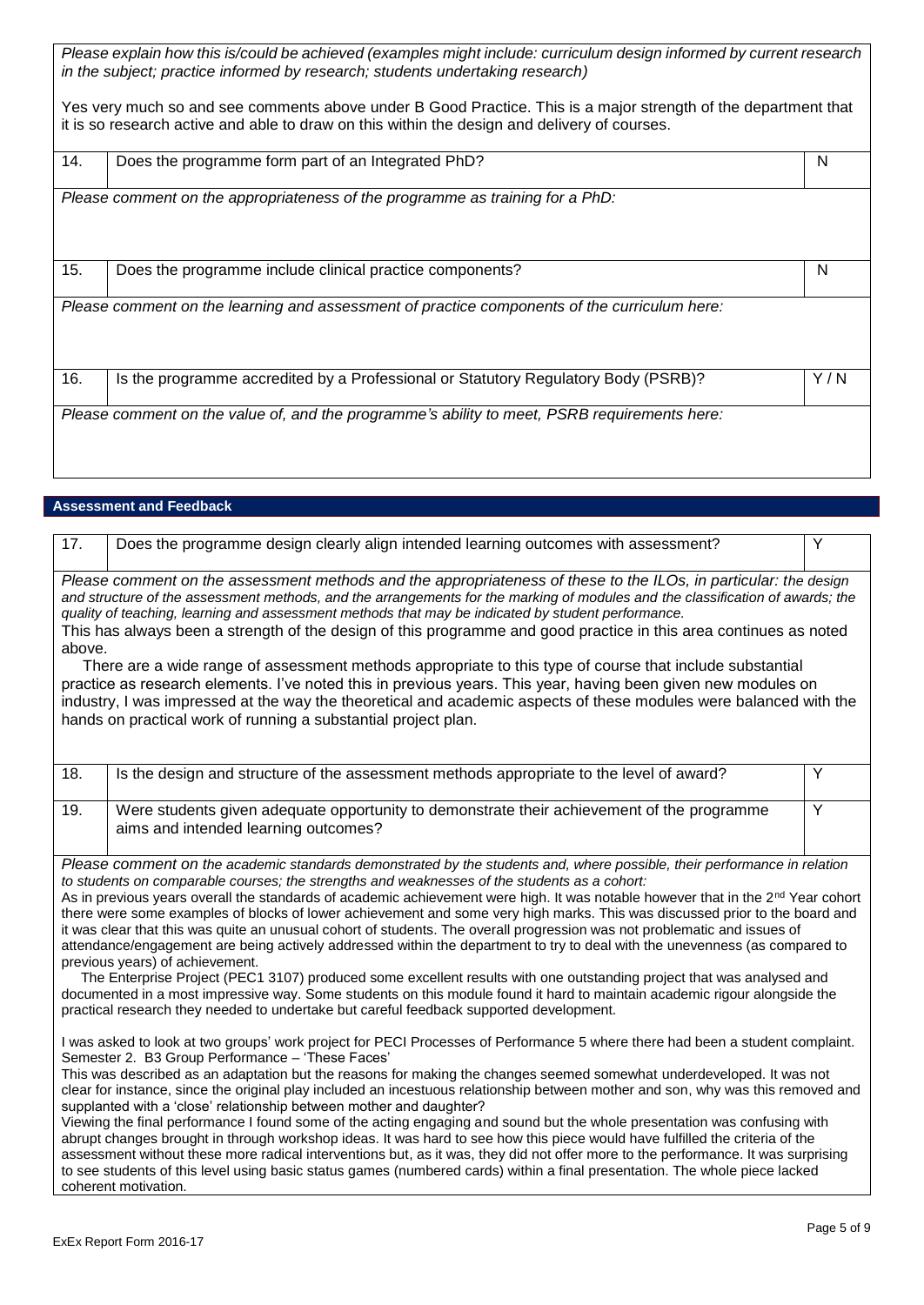The marks for this and the feedback are generous and support the rather better elements of the work. I would probably have gone for a rather lower mark given the poor initial intention and rather fragmented final presentation.

Semester 1 B5 Group Performance, an installation 'Barrier Reef'

The fail for these students was due to the collapse of a computer containing their installation materials. All they could show on the day was an outline of their intentions, the project and potential applications together with one screen of material they had retrieved.

Materials shown demonstrated a serious and interesting project with great potential that was not fulfilled. The internal examiners' decision to allow a 'first sit' retake seems reasonable in this exceptional case. In fact both students have passed the whole module even with the failed element but it seems fair and generous to allow for a resit in this instance. This should not be seen as an invitation through precedence of allowing other students' computer problems being accepted as extenuating circumstances. Rather it is a special waiver due to the nature of the project that relied on mass storage of very large files. This pair should however, show in any resit how they have acted to prevent another such disaster!!

*Please use this box to provide any additional comments you would like to make in relation to assessment and feedback:*

## **The Progression and Awards Process**

| $\overline{20}$ .                                                                                                                                                                                                                                                                                                                                                                                                                                                                                                                           | Were you provided with guidance relating to the External Examiners role, powers and<br>responsibilities in the examination process?               | Y              |
|---------------------------------------------------------------------------------------------------------------------------------------------------------------------------------------------------------------------------------------------------------------------------------------------------------------------------------------------------------------------------------------------------------------------------------------------------------------------------------------------------------------------------------------------|---------------------------------------------------------------------------------------------------------------------------------------------------|----------------|
| $\overline{21}$ .                                                                                                                                                                                                                                                                                                                                                                                                                                                                                                                           | Was the progression and award guidance provided sufficient for you to act effectively as an<br><b>External Examiner?</b>                          | $\overline{Y}$ |
| $\overline{22}$ .                                                                                                                                                                                                                                                                                                                                                                                                                                                                                                                           | Did you receive appropriate programme documentation for your area(s) of responsibility?                                                           | $\overline{Y}$ |
| $\overline{23}$ .                                                                                                                                                                                                                                                                                                                                                                                                                                                                                                                           | Did you receive appropriate module documentation for your area(s) of responsibility?                                                              | Y              |
| 24.                                                                                                                                                                                                                                                                                                                                                                                                                                                                                                                                         | Did you receive full details of marking criteria applicable to your area(s) of responsibility?                                                    | $\overline{Y}$ |
| 25.                                                                                                                                                                                                                                                                                                                                                                                                                                                                                                                                         | Were you provided with all draft examination papers/assessments?                                                                                  | Ÿ              |
| 26.                                                                                                                                                                                                                                                                                                                                                                                                                                                                                                                                         | Was the nature and level of the assessment questions appropriate?                                                                                 | $\overline{Y}$ |
| $\overline{27}$ .                                                                                                                                                                                                                                                                                                                                                                                                                                                                                                                           | Were suitable arrangements made to consider your comments on assessment questions?                                                                | $\overline{Y}$ |
| $\overline{28}$ .                                                                                                                                                                                                                                                                                                                                                                                                                                                                                                                           | Was sufficient assessed work made available to enable you to have confidence in your evaluation<br>of the standard of student work?               | Ÿ              |
| 29.                                                                                                                                                                                                                                                                                                                                                                                                                                                                                                                                         | Were the examination scripts clearly marked/annotated?                                                                                            | Y              |
| 30.                                                                                                                                                                                                                                                                                                                                                                                                                                                                                                                                         | Was the choice of subjects for final year projects and/or dissertations appropriate?                                                              | N/A            |
| 31.                                                                                                                                                                                                                                                                                                                                                                                                                                                                                                                                         | Was the method and standard of assessment appropriate for the final year projects and/or<br>dissertations?                                        | N/A            |
| $\overline{32}$ .                                                                                                                                                                                                                                                                                                                                                                                                                                                                                                                           | Were the administrative arrangements satisfactory for the whole process, including the operation of<br>the Progression and Awards Board?          | $\overline{Y}$ |
| 33.                                                                                                                                                                                                                                                                                                                                                                                                                                                                                                                                         | Were you able to attend the Progression and Awards Board meeting?                                                                                 | Y              |
| 34.                                                                                                                                                                                                                                                                                                                                                                                                                                                                                                                                         | Were you satisfied with the recommendations of the Progression and Awards Board?                                                                  | $\overline{Y}$ |
| 35.                                                                                                                                                                                                                                                                                                                                                                                                                                                                                                                                         | Were you satisfied with the way decisions from the School Special Circumstances meeting were<br>communicated to the Progression and Awards Board? | Y              |
| Please use this box to provide any additional comments you would like to make on the questions above:<br>The other external examiner looked at the final year projects and dissertations.<br>Both EEs agreed that there is too much material given to us at the last moment for us to be able to look through it<br>adequately. We both worked intensively on the packs provided. Mine came to me in very good order with some<br>outstanding packs that even included images of the students so I could see them on the VLE presentations. |                                                                                                                                                   |                |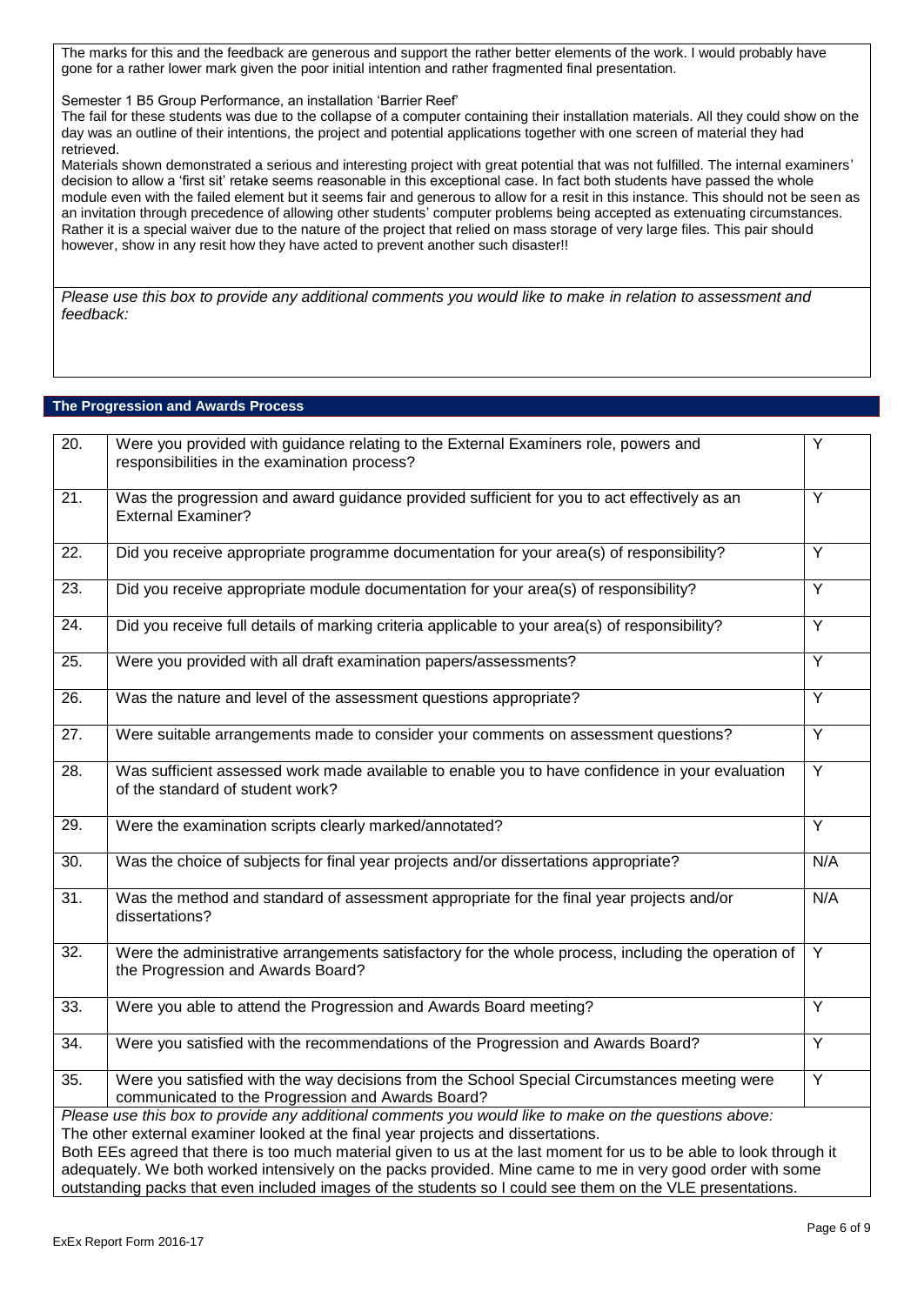However, with the need to look in detail at the disputed group work (see above) and the sheer number of modules to be considered, it is not possible to do a full job on everything. Therefore, I suggest two recommendations: 1. That each year module assessments from Semester 1 are sent out early to examiners (this is happening) to ensure that some examining scrutiny can take place prior to the day before the exam board. For Semester 2, that a selection of modules is made to represent all teaching staff and rotated each year to cover all courses in a  $2 - 3$  year cycle.

2. The department rightly prides itself on the mixed assessment modes including full recognition of the value of practice as research outcomes (performances and larger scale presentations of different forms). In line with this it is important to invite EEs to at least one practical assessment each year. This will demonstrate to students the value accorded their practical work and will help ease the log jam of EE work the day before the board.

## **Other comments**

### **Please use this box if you wish to make any further comments not covered elsewhere on the form**

Since this is my last year I would just like to officially thank the department's exam tutor who has been exceptionally helpful and diligent throughout the last four years. It has been a pleasure working with this department and I wish them well for the future development and changes. Thanks also go to the departmental administrator who has been very efficient, welcoming and thoroughly reliable and speedy in organising matters relating to the EE visits.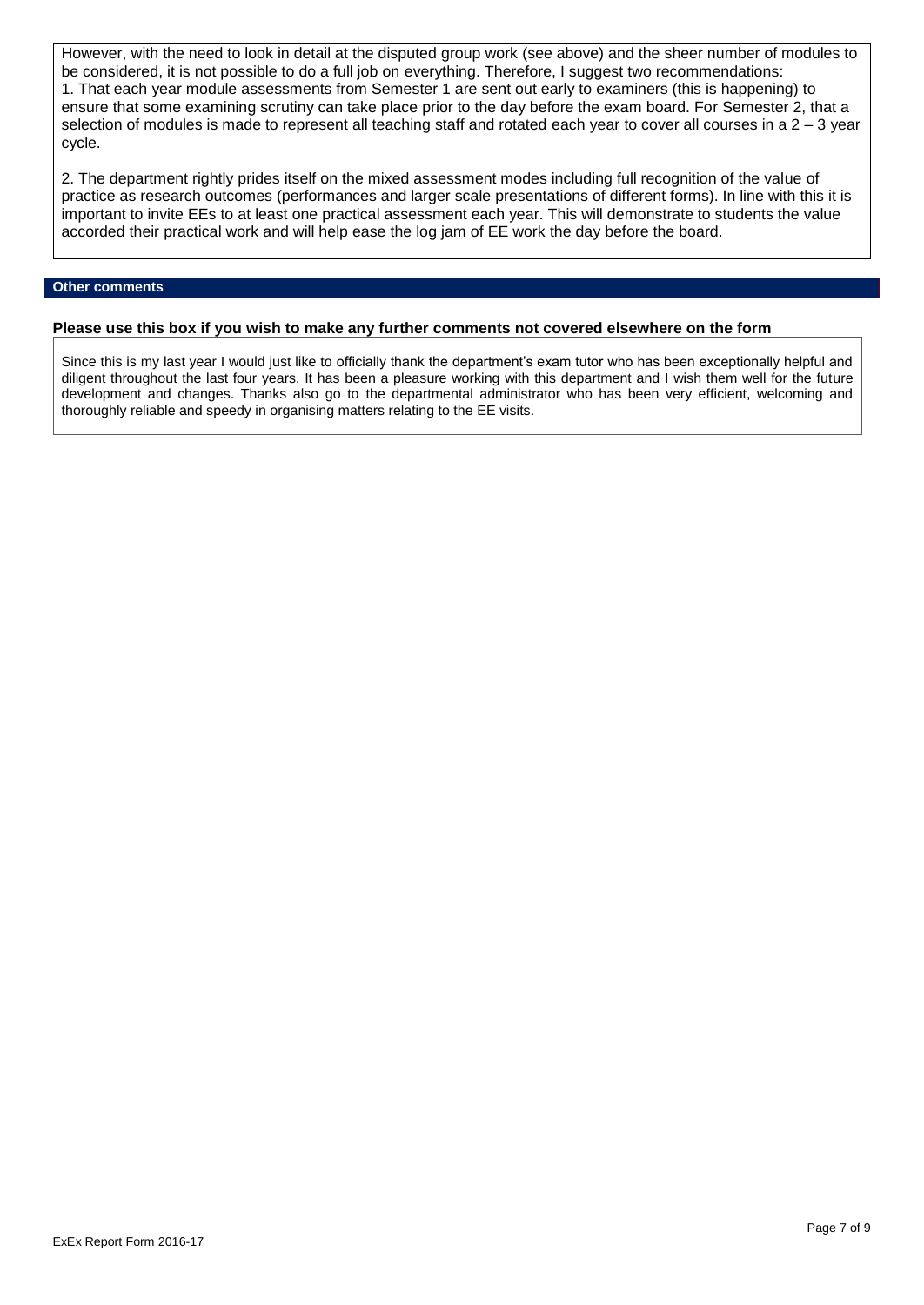**Name of School and Head of School (or nominee)**

| Title and Name of Responder: |                |
|------------------------------|----------------|
| Position*:                   | Head of School |
| Faculty / School of:         |                |
| Address for communication:   |                |
|                              |                |
| Email:                       |                |
| Telephone:                   |                |

*\*If the individual responding to the report is not the Head of School please state their position within the School.*

### **Completing the School response**

The completed School response (including the full original report) should be attached to an e-mail and sent to the Pro-Dean for Student Education in the relevant Faculty. Following approval by the Pro-Dean for Student Education, the School must send the response (including the full original report) directly to the External Examiner. A copy must also be emailed to the Quality Assurance Team at gat@leeds.ac.uk. External Examiners should receive a formal response no later than six weeks after receipt of the original report.

### *Response to Points of innovation and/or good practice*

For Level 1 or 2 Modules: We very much welcome the EE's recognition of the programme's focus on employability and engagement with communities and client groups beyond the campus, and certainly intend to strengthen this aspect of our applied performance practice in the coming years. We are pleased also that the efforts made to engage with current research in PECI 2701 Creative Practice and Performance Contexts has been acknowledged by EE and students alike.

#### *Response to Enhancements made from the previous year*

**For Level 1 or 2 modules:** Processes for improving consistency of tutor feedback on written work especially are under review by the PCI Assessment Lead for the 2017/18 session.

### *Response to Matters for Urgent Attention*

*If any areas have been identified for urgent attention before the programme is offered again please provide a specific response to them here:*

**For Level 1 or 2 modules:** The programme team will be working closely with the PCI Assessment Lead in the 2017/18 session to ensure that the EE is able to have access to more programme and module materials at an early stage, and we will be discussing a more manageable schedule of module scrutiny, and will send invitations to attend practical performances at the earliest opportunity.

### *Response to questions 1-7 (and related comments)*

*Schools may provide a general response; however, where Examiners raise specific points these must be addressed individually:*

**For Level 1 or 2 modules:** We are pleased that greater consistency in feedback and marking has been evident in recent years, and we are confident that the new developments in assessment processes to explored by the PCI Assessment Lead will yield more dividends in the future. The EE comments before, during and after the Exam Boards have always been invaluable to the programme team, and the ongoing conversations about broader pedagogical aims and methods as well as specific expressions of these in module and programme learning outcomes have helped us immesurably. We very much hope to be able to continue this dialogue in future with our External Examiners as a key aspect of our Curriculum Development processes. We will be certainy be giving renewed attention to the relationship between module readings, examples of practice and inclusivity.

**Standards**